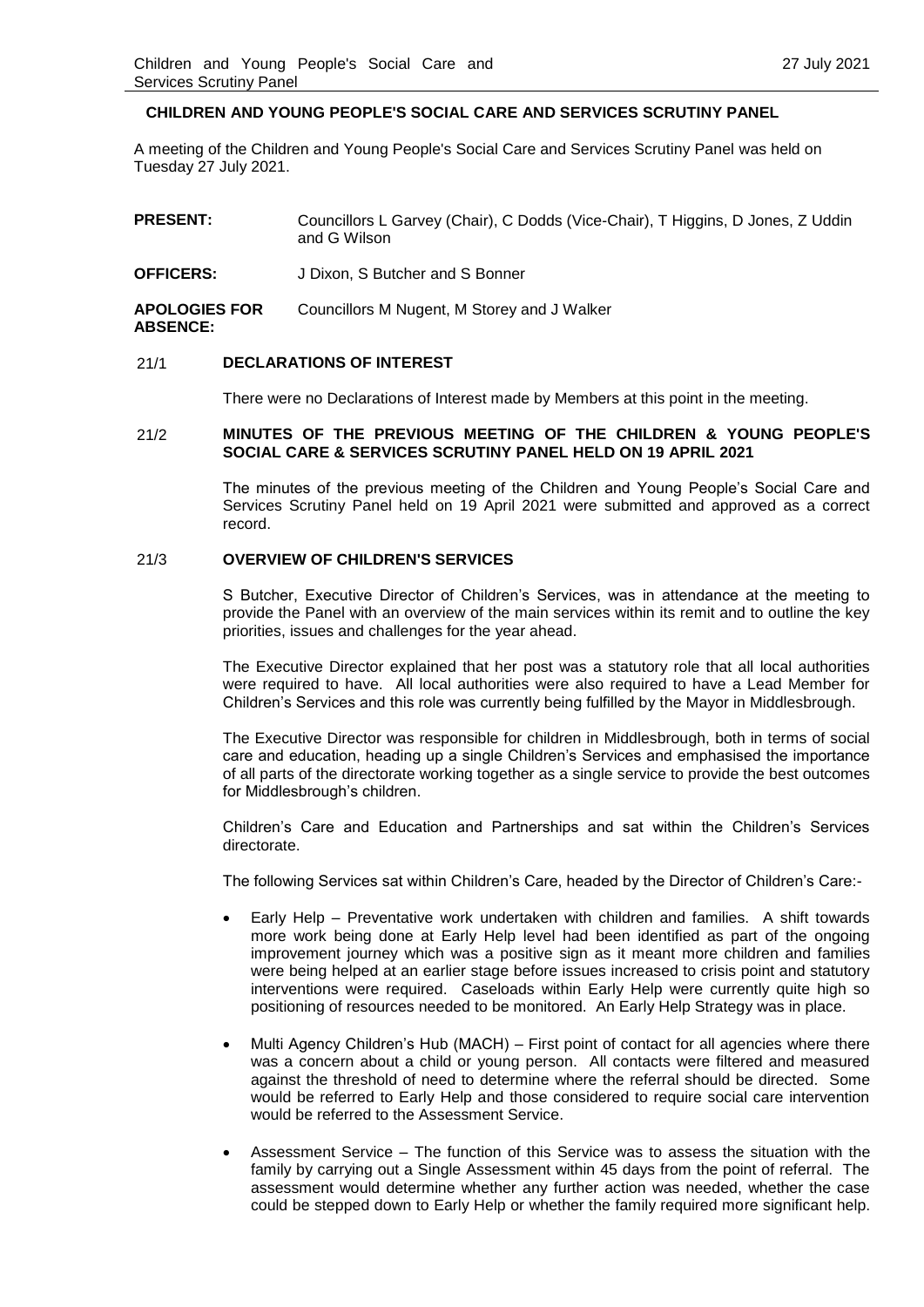Where more significant help was needed, the family could be directed through the following routes:-

- Child in Need Middlesbrough currently had two managed Innovate Teams who were taking on a significant amount of Children in Need work. The target timescale for completing work with Children in Need was 12 weeks.
- Safeguarding and Care Planning Where a case was considered to be more serious or significant risks were identified within the family, it would be moved to this Service. This Service worked with children on Child Protection plans and it was highlighted that the numbers of children on Child Protection plans had started to reduce slightly, with a shift towards more Early Help provision. Safeguarding and Care Planning was also the area with legal expertise and determined whether applications for Court Orders, including Care Orders, should be made. This was a very skilled area of work requiring Social Workers to go into the Court arena, being well-prepared.
- Children Looked After Consisted of three teams. The numbers of children looked after had significantly reduced – from 702 in August 2020 to 531 in July 2021.
- Care Leavers (Pathways) From the age of 18 children were no longer considered 'looked after' but were supported through the Care Leavers Team. The Team's practitioners ensured that young people were supported into education, employment and training. A CAMHS worker was situated within the team and was making a difference to young people's lives. Many young people needed support between the ages of 18 – 25 which was provided by this team.
- Independent Reviewing Officers This was a Team of Officers who reviewed all children who were looked after children on a regular basis – generally every six months. This provided an assurance mechanism to ensure children were happy and thriving in their placement.
- Adoption Adoption work was mainly undertaken with Adoption Tees Valley the Regional Adoption Agency. Children's Services worked with the children who were being recommended for adoption, whilst ATV was responsible for assessing adopters. Children's Services and ATV matched the children with suitable adopters together and the Executive Director was also the Agency Decision Maker (ADM) who made the final decision as to whether a child should be placed for adoption and then as to whether the match was suitable to proceed, following the recommendations made by the Adoption Panel.
- Children With Disabilities Team and Short Break Service
- Residential Children's Homes Middlesbrough was fortunate to still have internal residential provision (as not all local authorities did). More recently, a nine-bed supported lodgings accommodation was opened at Daniel Court for care leavers prior to moving to independent living.
- Strategic Services Led by the Head of Strategic Services, this Team was responsible for the planning, monitoring and preparation of key information for various bodies such as the Children's Improvement Board and inspections.

The following Services sat within Education and Partnerships, led by the Director of Education and Partnerships:-

- Provision of support to schools in Middlesbrough, including 11 maintained primary schools (all other primary schools in Middlesbrough and all of its secondary schools were academies).
- Virtual School ensuring that the best interests of children looked after were upheld in school.
- Special Educational Needs and Disabilities (SEND) Support for children with SEND, including maintenance of Education, Health and Care Plans (EHCP). This service worked closely with Children's Social Care and the Virtual School. Support was also provided to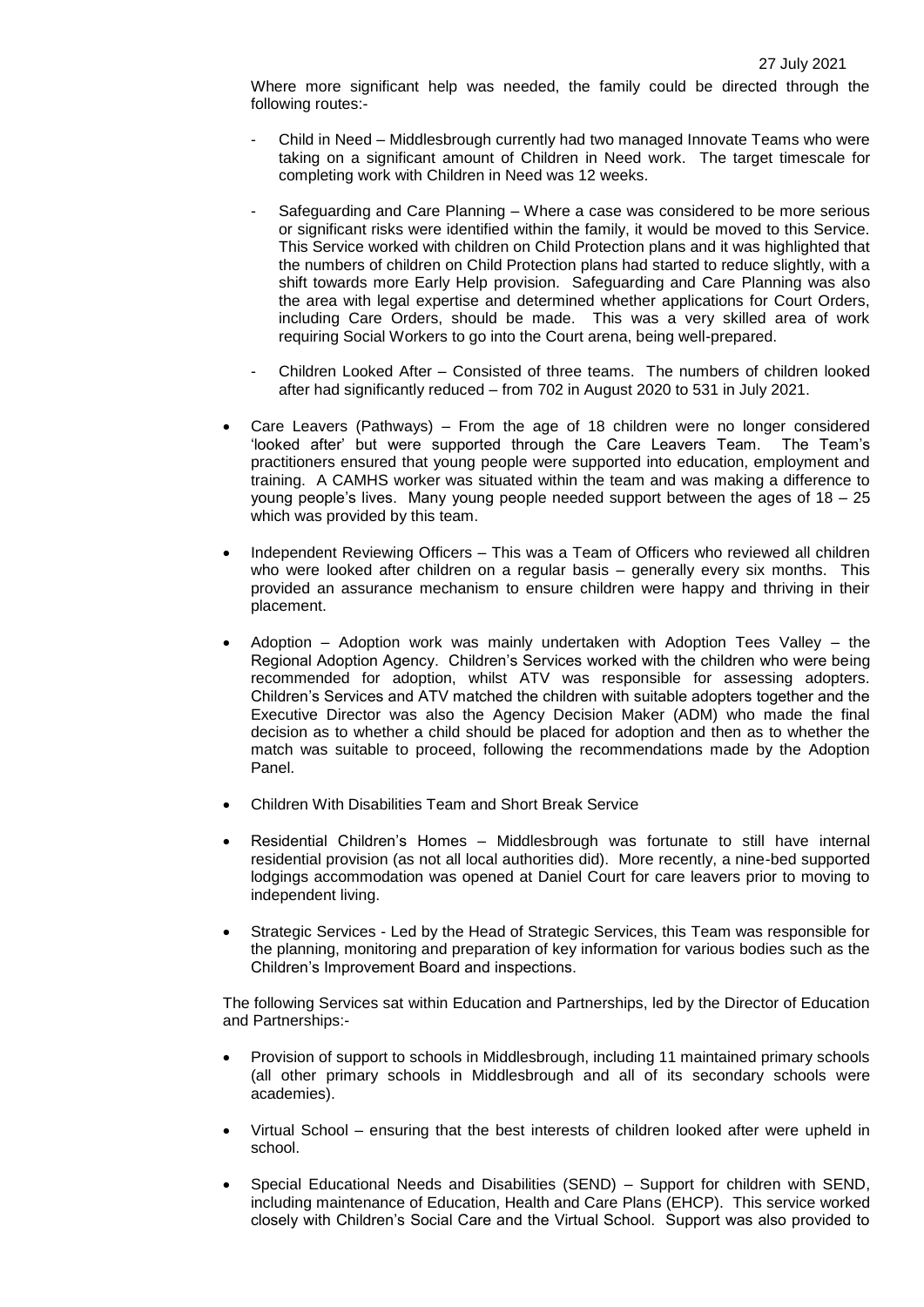vulnerable children, for example, those who had been excluded from school or children who were not achieving as expected.

- Community Learning further education programmes and support.
- Youth Offending Service Operating across the south tees area.

The Executive Director highlighted that relationships between schools and Children's Services had improved immensely during the pandemic which was promising.

The Panel heard that the following were priorities for 2021/22 within Children's Services:-

- Covid Recovery continuing to work through Covid to improve services.
- Recruitment and Retention of Social Workers Children's Services currently had a high proportion of agency staff and it was recognised that a stable workforce was key to sustaining improvement. One of the main strands of the Workforce Development Strategy was recruitment and retention, looking at how to make Middlesbrough's Children's Services an employer of choice.
- Use of finance A good deal of work had been done on demand forecasting identifying what was needed to provide services. Once a stable status was achieved in terms of workforce and a move towards more preventative work being undertaken, budgets would need to be brought in-line.
- Variability of Practice A key theme throughout Ofsted visits and inspections was variability of practice. It was acknowledged that Children's Services had good practice in some areas but this needed to be levelled up across the service and be consistently good.
- Partnership Working Essential within the directorate, corporately and with external partners such as Health, Police, Schools, other Local Authorities.
- Vulnerable Children To look at young people who were missing and/or at risk of criminal exploitation. The Futures for Families Hub worked with families on the edge of care and a Vulnerable Adolescents Strategy had been produced, exploring how to work with and best support those vulnerable young people who were at a critical point in their lives.
- Overarching all of the above was the Improvement Plan. The plan was refreshed each time there was a visit/inspection by Ofsted or the Children's Commissioner.

During discussion, the following issues were raised:-

- The Executive Director was asked to provide clarification around the term 'maintained primary schools'. The Panel was informed that a maintained school was one that was still run by the local authority. Many schools had now moved out to become academies and operated independently, with some schools belonging to multi-academy trusts made up of several schools. Whilst the local authority had some influence on academies, they operated under their own rules.
- It was queried how many children the Youth Offending Service worked with. The Executive Director advised that it was a South Tees Service operated in partnership with Redcar and Cleveland and worked well. The Executive Director did not have the figures to hand but would provide the Middlesbrough figures to the Panel in due course.
- Reference was made to the occupation of Daniel Court and it was confirmed that there was currently eight young people residing there with a ninth person due to move in. It was also confirmed that the accommodation was supported.
- It was queried how many children were receiving short break support. Again the Executive Director advised that she would provide the Panel with those figures in due course.

The Panel wished to place on record their thanks to all staff working within Children's Services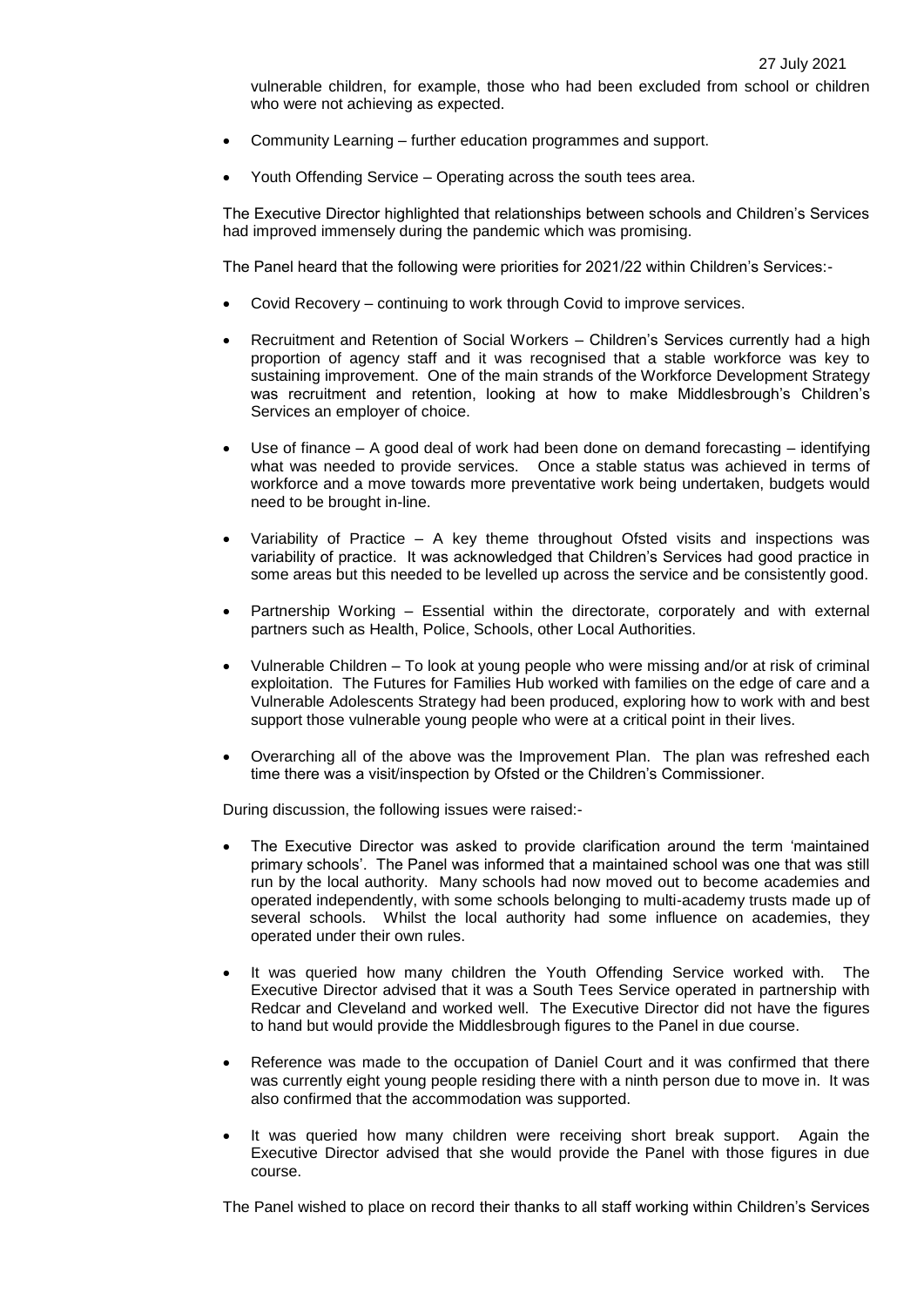for their hard work and continued efforts in supporting the improvement journey. The Executive Director advised that she would convey this to staff at her next staff briefing meeting.

**AGREED** that the information provided be noted.

### 21/4 **SETTING THE SCRUTINY PANEL'S WORK PROGRAMME FOR 2021/22**

The Democratic Services Officer submitted a report inviting the Children and Young People's Social Care and Services Scrutiny Panel to consider its work programme for 2021/22.

A list of potential topics, which were anticipated to be of particular interest to the Scrutiny Panel, and the suggestions received in respect of the Scrutiny Panel's remit were contained in the report.

Members were advised that the topical issues and suggestions outlined in the report were merely proposals and the content of the work programme was entirely a decision for the Panel to make.

The Panel was encouraged to select two topics where scrutiny could make an impact, add value or contribute to policy development.

The Panel was reminded that it could also identify shorter 'one-off' topics and receive any relevant updates throughout the year as it considered necessary.

Paragraph 11 of the report set out the key considerations when agreeing to include a specific topic on the work programme. The Panel's chosen topics for inclusion on its Work Programme would be presented to the Overview and Scrutiny Board on 28 July 2021 for approval.

The Panel held a discussion in relation to the suggested topics within the report and selected the following topics for the inclusion in the Panel's Work Programme:-

### Full Review topics:-

- 1. Locality Working (in the context of Children's Services).
- 2. PACE bed provision.

#### Update on previous review

1. Early Help - To receive an update on the latest position following the Panel's review of Early Help in 2019.

#### Task and Finish

1. Small task and finish groups to undertake visits to various service areas within Children's Services, on a regular basis and to feedback information to the Scrutiny Panel.

### Regular Updates

- 1. Ofsted/Children's Commissioner continue to receive regular updates regarding visits, inspections and findings of Ofsted and the Children's Commission and progress on the Children's Services improvement journey.
- 2. Covid Recovery continue to receive updates as and when appropriate in relation to Covid recovery in Children's Services.

**AGREED** that the topics, as listed above, be submitted to the Overview and Scrutiny Board for approval and inclusion in the Children and Young People's Social Care and Services Scrutiny Panel's work programme for 2021/2022.

# 21/5 **UPDATE - OFSTED FOCUSED VISIT TO CHILDREN'S SERVICES**

The Executive Director provided the Panel with a presentation in relation to the Ofsted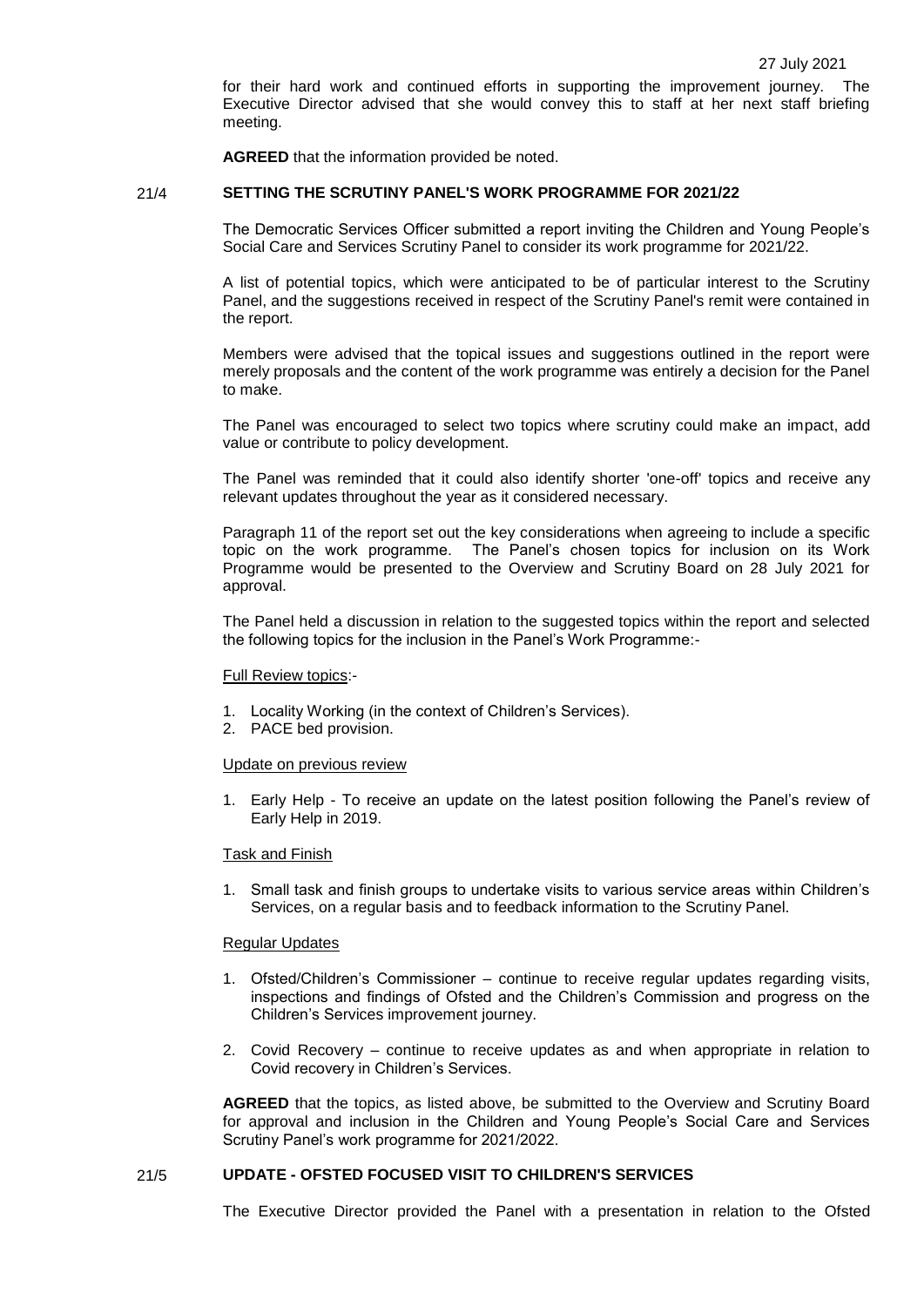Focused Visit to Children's Services that took place on 26 and 27 May 2021. A copy of the Ofsted letter, dated 15 July 2021, detailing its full findings from the visit, had been circulated with the agenda prior to the meeting, for information.

To provide context to the focused visit, Ofsted's overall aim was "How has England's social care system delivered child-centred practice and care within the context of the restrictions placed on society during the pandemic?" For Middlesbrough, this meant how this was delivered whilst continuing to improve.

The focused visit used the same methodology as for the November/December 2019 inspection, looking across the whole of Children's Services. The visit was undertaken by four Social Care Inspectors and one Education Inspector, who were 'on site' for two days, however, prior to being on site, Children's Services supplied requested documentation and performance information and key personnel were also interviewed.

In relation to Covid, the strategic findings were as follows:-

- Leaders invoked their major incident plan swiftly and effectively (corporately).
- A framework for identifying and monitoring vulnerably children in their communities was established.
- Opportunities for different ways of working were brought about across the Council as well as revitalising partnerships.
- Weekly communications meetings with strategic partners were held to establish multi agency pathways – for example Domestic Abuse pathway (this had been nationally evaluated), and school networks.
- Successful progress on much of the Improvement Programme but some elements inevitably effected by Covid.

The findings in relation to Covid from a practice perspective were:-

- Some Social Workers were creative and persistent in their engagement with children despite restrictions imposed by lockdown.
- Staff had benefitted from Covid-safe working practices and technology to support engagement with children and families.
- Despite the challenges of last year, staff reported feeling supported and liked working for Middlesbrough and understood the vision for change.
- The numbers of Electively Home Educated (EHE) children increased during the pandemic, however, Children's Services had effective systems in place to monitor electively home educated (EHE) children.

In terms of Leadership, Ofsted found that Leaders were positively engaged in a comprehensive programme of improvement and introduced:-

- Audit to Excellence Framework a comprehensive plan measuring quality of practice through auditing.
- 'Non-negotiables' Practice Standards expectations of how Social Workers should work using core standards.

Ofsted also found that Children's Services had:-

- Appropriately prioritised recruitment and the development of the Workforce Strategy.
- Recognised the variability in practice which was not meeting their own expectations regarding quality of practice.
- Did not yet have a sufficient understanding of children who were missing education. (This applied to a small cohort of children)

The Panel was informed that the main overall findings were:-

- Demand for Children's Social Care Services had increased over the last year.
- The MACH had continued to improve.
- Caseloads were reducing but remained too high for some Social Workers.
- Children were seen regularly and direct work was making a demonstrable difference to their lives.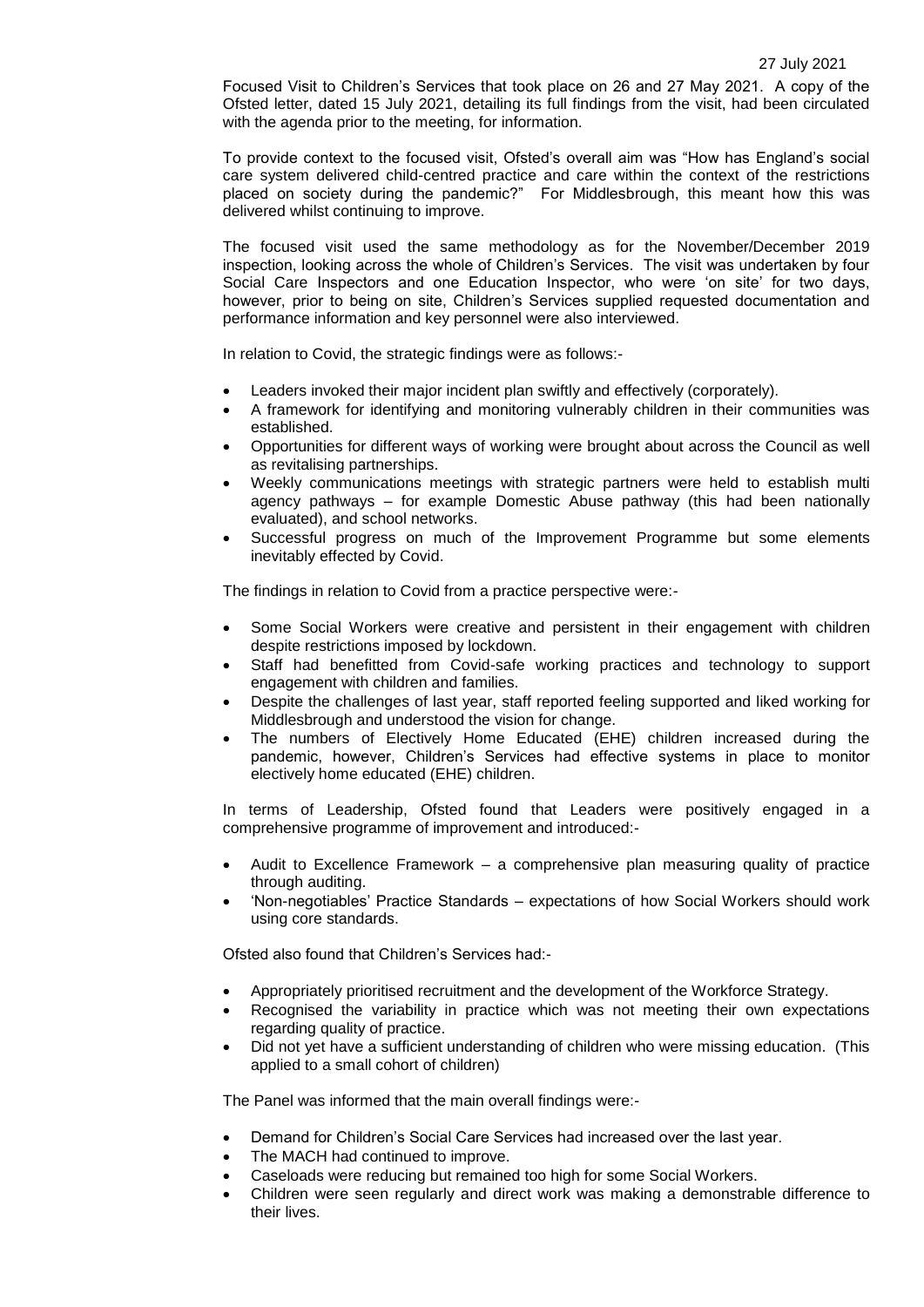- Workers were persistent and built good relationships with children so that interventions were more effective.
- Personal Advisers maintained regular contact with care leavers.
- There was effective partnership work to identify exploitation risks and trends.
- Social Workers were increasingly working with children who had multiple and complex needs. This was as a result of a legacy of poor practice.

Ofsted also identified the following areas for improvement:-

- Quality of assessments and plans was variable and management oversight and supervision was not suitably evaluative. (Oversight was currently more directive and needed to develop to include more evaluation of the work being undertaken).
- Children came into care when they needed to but there was some delay in finding the right homes for them.
- Lack of suitable foster placements and children's homes. (This was both internal and external and it was highlighted that Middlesbrough was trying to develop internal provision).
- Too many care leavers were not in education, employment or training.
- Children's identities and diverse needs were not given sufficient consideration. (This was not only in relation to ethnicity and culture, but about working with the whole child, for example, did the child have a particular health need, or mental health need).
- Some children experienced too many changes of Social Worker. Children told inspectors they would like to have Social Workers that stayed with them for a long time.

In relation to education matters, there was a significant focus on children missing education. Ofsted found that there were effective systems in place to monitor electively home educated (EHE) children. However, Children's Services had insufficient knowledge of the circumstances of vulnerable children who were missing education so that their needs were not being met. This included a small cohort of children looked after who were on a reduced timetable or who had experienced no education for too long; some children with special education needs did not receive a school placed within the 20 day timescale; and, a very small number of the aforementioned children attended unregistered provision on a part time basis as their sole provision.

Finally, Ofsted had made two new recommendations, as follows:-

- Management oversight and actions to ensure that vulnerable children and children in care, including those with special educational needs and/or disabilities (SEND), received their full educational entitlement.
- The understanding of identity and the diverse needs of children and their families to inform assessment, planning and support.

Overall, it was a positive outcome showing that Children's Services 'knew themselves' and what needed to be done.

In terms of the next steps, the Children's Commissioner was in the process of finalising his 12 month review report to the Minister, having been with Children's Services during the week commencing 12 July 2021. This report would be brought to the Panel once it was available. It was also expected that a further Ofsted Monitoring Visit would take place towards the end of the year/start of next year.

A discussion ensued and the following issues were raised:-

 Reference was made to the finding that 'there was a lack of suitable foster placements" and it was queried what was being done to try and rectify this. The Executive Director advised that recruitment of foster carers was a continuous process but it was acknowledged that there had been a net loss of foster carers over the last year partly due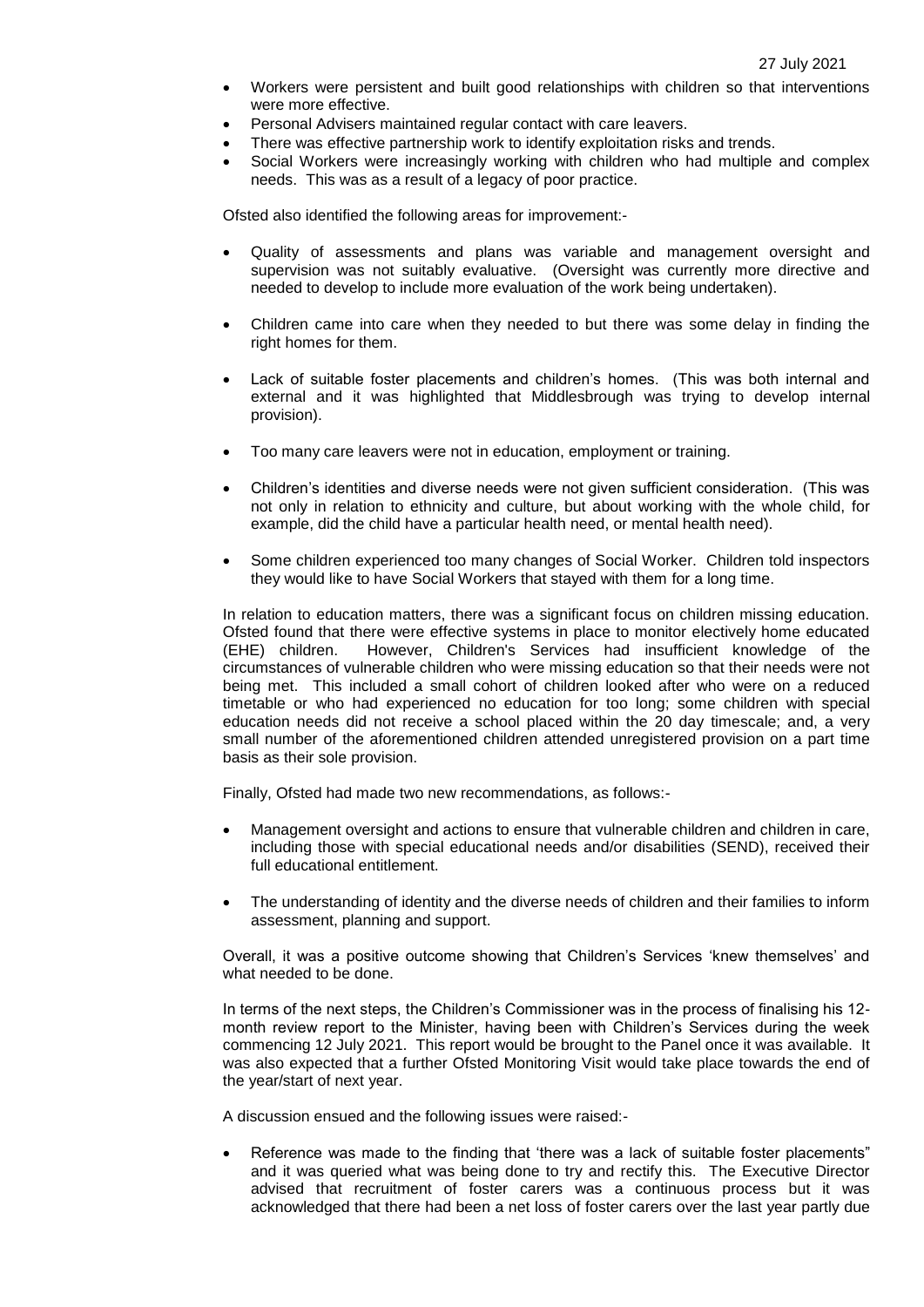to different ways of working being introduced which had led to some carers, regrettably, resigning. In addition, there was also a shortage of external independent (IFA) foster placements and residential placements. Whilst the number of children looked after had reduced in Middlesbrough, other local authorities were seeing a rise in numbers, making external placements more difficult to source. Children's Services had also had some success in bringing children from external provision into internal provision and continued to try and build its own internal residential provision, including the opening of Daniel Court and the refurbishment of an existing residential home which would soon be available again for placements. It was highlighted that some children looked after had very complex and specific needs which often meant they required specialist placements which were more expensive.

 Reference was made to the Ofsted findings that 'children are seen regularly and direct work is making a demonstrable difference to their lives' and 'the quality of assessments and plans is variable', and it was queried how the two correlated and whether it was a 'paperwork' issue. The Executive Director explained that particularly in the longer term teams, Social Workers built up relationships with children and were often better at understanding children than they were at writing it down. Assessments and plans needed to be more reflective. Other reasons for the variability of assessments and plans could include caseloads, the numbers of newly qualified social workers, turnover, handover of work and training opportunities and standards needed to be implemented. This was one of the reasons for continual audit to assess improvements in practice.

**AGREED** that the information provided be noted.

# 21/6 **UPDATE - COVID RECOVERY IN CHILDREN'S SERVICES**

The Executive Director of Children's Services, provided the Panel with a verbal update in relation to Covid recovery in Children's Services.

The Panel was advised that the in the week commencing 17 July 2021, in Middlesbrough, there were 1,396 Covid cases per 100,000 population, this had reduced to 790 per 100,000 as of week commencing 26 July 2021, however the numbers were still high.

Whilst schools had encountered a difficult time with an increase in positive cases leading up to the summer holiday, a programme of holiday enrichment activities was taking place in a number of secondary schools.

It was highlighted that there had been an increase in instances of covid amongst children and young people. Between March and July 2021 the following numbers had been confirmed:-

- Age 5-9 545 cases
- Age 10-14 947 cases
- Age 15-19 1,512 cases
- Age 20-24 2,093 (this was the highest figure across all age groups from 0-90)

In relation to Covid in schools, it was reported that in September 2020, 45 staff had tested positive across Middlesbrough schools and this increased to 59 in July 2021. The number of school pupils that tested positive was 74 in September 2020, increasing to 310 by July 2021.

The numbers of school staff isolating in September 2020 was 25, rising to 144 by July 2021 and the number of pupils self-isolating was 290 in September increasing to 1,750 in July 2021.

Social Workers were still meeting children and families face to face whilst ensuring covid safety measures were followed.

**AGREED** that the information provided be noted.

# 21/7 **PROPOSED SCHEDULE OF MEETING DATES - 2021/22 MUNICIPAL YEAR**

A proposed schedule of meeting dates for Children and Young People's Social Care and Services Scrutiny Panel for the 2021/22 Municipal Year was submitted for the Panel's consideration.